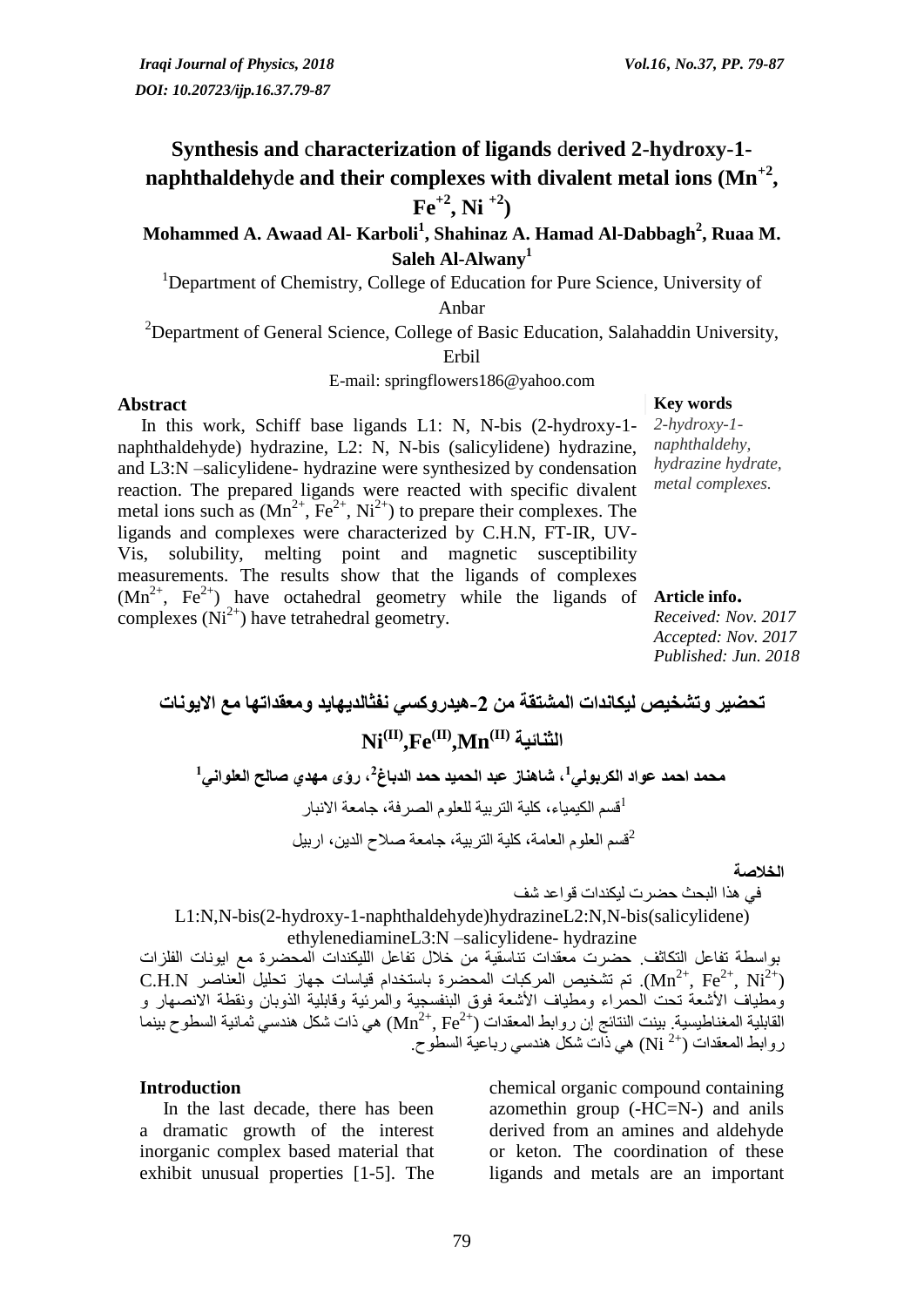class of ligands coordinate to metal ion are very important in the development of coordination chemistry. These complexes have a lot of uses such as, applications of medical and pharmaceutical, biology, industrial [6- 11]. In this work, metal ions like  $(Mn^{2+}, \text{Fe}^{2+}, \text{Ni}^{2+})$  complexes were synthesized and characterized by elemental analyses, IR, UV, and magnetic susceptibilities. The Schiff bases were also synthesized and their structures investigated by elemental analyses, FT-IR, and UV spectra then compared with their complexes.

### **Experiments**

 Preparation of ligand: N, N-bis (2 hydroxy-1-naphthaldehyde) hydrazine: a mixture of hydrazine (0.6g, 0.01mmol) in (15 ml) ethanol with (0.72 g, 0.02 mmol) aldehyde in ethanol refluxed for the chemical equation of 2h then concentrated of the solution. The precipitate was separated by filtration, washed with ethanol and then air-dried. Fig. 1 shows the ligand preparation.



*Fig. 1: The chemical equation of ligand preparation.*

 Preparation of the complex: Bis N,N-bis (2-hydroxy-1-naphthaldehyd) hydrazine manganese(∏): A mixture of MnSO4(0.01 mmol) in ethanol with (0.02 mmol) in ethanol were refluxed for 2h then concentrated of the solution. The precipitate was separated by filtration, washed with ethanol and then air-dried.

 Preparation of the complex: Bis N,N-bis (2-hydroxy-1-naphthaldehyd) hydrazin Iron (∏): A mixture of FeSO<sub>4</sub>. 7H<sub>2</sub>O(0.01 mmol) in ethanol with (0.02mmol) in ethanol were refluxed for 2h then concentrated of the solution, the precipitate was separated by filtration, washed with ethanol and then air-dried.

 Preparation of the complex: Bis N,N-bis (2-hydroxy-1-naphthaldehyde) hydrazine nickel (∏): A mixture of NiCl. 6H<sub>2</sub>O(0.01 mmol) in ethanol with (0.02 mmol) in ethanol were refluxed for 2h then concentrated of the solution, the precipitate was separated by filtration, washed with ethanol and then air-dried.

 The IR spectra of ligands and its complexes are obtained by Fourier transform infrared spectroscopy (FTIR) Japan- Shimadzu uses KBr substrates. In order to study the optical properties of prepared samples, the absorbance measurements were carried out by using UV/Visible Shimadzu - Japan spectrophotometer. The elemental micro analysis of C,H,N was carried out by EuroEA 3000 system.

## **Result**s **and discussion**

The prepared ligands were studied and characterized by using the following techniques:

### **Elemental microanalysis (C,H,N)**

The results obtained from Elemental Microanalysis (C.H.N) for show high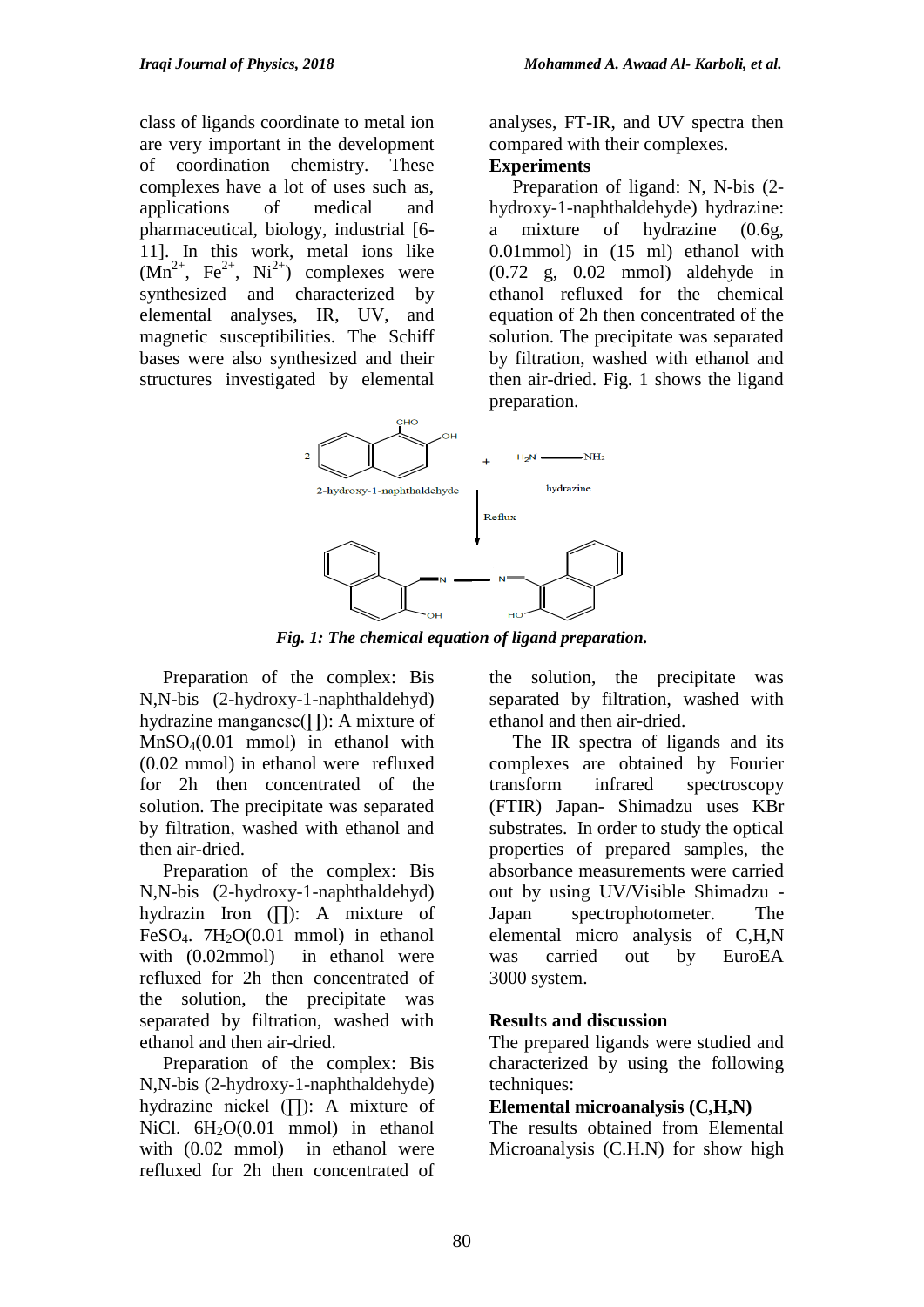agreement with calculated theoretical weight percentage as shown in Table 1.

| rww 1: The comparison between the results of (Cirility) and theoretical calculations.<br><b>Experimental</b> |                |          | <b>Molecule</b>  |                                                                                     |  |
|--------------------------------------------------------------------------------------------------------------|----------------|----------|------------------|-------------------------------------------------------------------------------------|--|
| theoretical calculations                                                                                     |                | weight   | <b>Compounds</b> |                                                                                     |  |
| $N\%$                                                                                                        | H%             | $C\%$    | $gm\$ mole       |                                                                                     |  |
| 8.32                                                                                                         | 4.7            | 77.64    | 340              | $L_1(C_{22}H_{16}N_2O_2)$                                                           |  |
| 9.13                                                                                                         | (5.63)         | (78.72)  |                  |                                                                                     |  |
| 7.62                                                                                                         | 4.35           | 71.93    | 734              | $[{\rm Mn}(L_1)_2]$                                                                 |  |
| (6.91)                                                                                                       | (4.22)         | (70.52)  |                  | ( $Mn C_{44}H_{32}N_4O_4$ )                                                         |  |
| 7.60                                                                                                         | 4.34           | 71.73    | 736              | [Fe(L <sub>1</sub> ) <sub>2</sub> ]                                                 |  |
| (6.94)                                                                                                       | (4.15)         | (70.25)  |                  | (Fe $C_{44}H_{32}N_4O_4$ )                                                          |  |
| 7.57                                                                                                         | 4.33           | 71.44    | 739              | $[Ni(L_1)_2]$                                                                       |  |
| (6.65)                                                                                                       | (4.71)         | (70.53)  |                  | (Ni $C_{44}H_{32}N_4O_4$ )                                                          |  |
| 20.58                                                                                                        | 5.88           | 61.76    | 136              | $L_2(C_7H_8N_2O)$                                                                   |  |
| (19.973)                                                                                                     | (4.812)        | (62.233) |                  |                                                                                     |  |
| 14.14                                                                                                        | $\overline{4}$ | 42.42    | 396              | $[{\rm Mn}(L_2)_2]$ $Cl_2$                                                          |  |
| (13.841)                                                                                                     | (3.927)        | (41.471) |                  | (Mn $C_{14}H_{16}N_4O_2Cl_2$ )                                                      |  |
| 14                                                                                                           | $\overline{4}$ | 42.21    | 398              | $[Fe(L2)2] Cl2$                                                                     |  |
| (13.589)                                                                                                     | (4.042)        | (44.244) |                  | (Fe $C_{14}H_{16}N_4O_2Cl_2$ )                                                      |  |
| 16.91                                                                                                        | 4.83           | 50.75    | 331              | $[Ni(L_2)_2]$                                                                       |  |
| (15.94)                                                                                                      | (4.64)         | (51.843) |                  | (Ni $C_{14}H_{16}N_4O_2$ )                                                          |  |
| 10.44                                                                                                        | 5.96           | 71.56    | 268.32           | $L_3(C_{16}H_{16}N_2O_2)$                                                           |  |
| (10.267)                                                                                                     | (5.95)         | (69.792) |                  |                                                                                     |  |
| 7.1                                                                                                          | 4.             | 48.69    | 392.253          | [ $Mn(L_3)$ ] $Cl_2$                                                                |  |
| (8.084)                                                                                                      | (4.602)        | (47.104) |                  | (Mn C <sub>16</sub> H <sub>16</sub> N <sub>2</sub> O <sub>2</sub> Cl <sub>2</sub> ) |  |
| 7                                                                                                            | 3              | 48.587   | 395.167          | [Fe(L <sub>3</sub> )] Cl <sub>2</sub>                                               |  |
| (6.946)                                                                                                      | (4.381)        | (49.555) |                  | (Fe $C_{16}H_{16}N_2O_2Cl_2$ )                                                      |  |
| 8.5                                                                                                          | 4,8            | 58.65    | 327.32           | $[Ni(L_3)]$                                                                         |  |
| (8.562)                                                                                                      | (4.56)         | (57.869) |                  | (Ni C <sub>16</sub> H <sub>16</sub> N <sub>2</sub> O <sub>2</sub> )                 |  |

*Table 1: The comparison between the results of (C.H.N) and theoretical calculations.*

### **Solubility**

 The solubility of prepared compounds were experimented in

organic solvents and distilled water which shown in Table 2:

| Melting point <sup>o</sup> C | <b>Colors</b> | <b>Compounds</b>                                                                    |
|------------------------------|---------------|-------------------------------------------------------------------------------------|
| 260-263                      | Dark yellow   | $L_1(C_{22}H_{16}N_2O_2)$                                                           |
| 163-166                      | Dark red      | $[Mn(L_1)_2]$                                                                       |
|                              |               | (Mn $C_{44}H_{32}N_4O_4$ )                                                          |
| 170-173                      | Dark red      | [Fe(L <sub>1</sub> ) <sub>2</sub> ]                                                 |
|                              |               | (Fe $C_{44}H_{32}N_4O_4$ )                                                          |
| 217-220                      | red           | $[Ni(L_1)_2]$ Cl <sub>2</sub>                                                       |
|                              |               | (Ni $C_{44}H_{32}N_4O_4$ )                                                          |
| 210-213                      | light pink    | $L_2(C_7H_8N_2O)$                                                                   |
| 243-246                      | Dark Brown    | $[Mn(L2)2] Cl2$                                                                     |
|                              |               | (Mn $C_{14}H_{16}N_4O_2Cl_2$ )                                                      |
| 245-248                      | Dark red      | $[Fe(L2)2] Cl2$                                                                     |
|                              |               | (Fe $C_{14}H_{16}N_4O_2Cl_2$ )                                                      |
| 247-250                      | red           | $[Ni(L_2)_2]$                                                                       |
|                              |               | (Ni $C_{14}H_{16}N_4O_2$ )                                                          |
| 126-128                      | Light yellow  | $L_3(C_{16}H_{16}N_2O_2)$                                                           |
| 125-127                      | <b>Brown</b>  | $[Mn(L_3)]$ $Cl_2$                                                                  |
|                              |               | (Mn $C_{16}H_{16}N_2O_2Cl_2$ )                                                      |
| 247-250                      | Dark Brown    | $[Fe(L_3)] Cl_2$                                                                    |
|                              |               | (Fe C <sub>16</sub> H <sub>16</sub> N <sub>2</sub> O <sub>2</sub> Cl <sub>2</sub> ) |
| 245-247                      | Dark red      | $[Ni(L_3)]$                                                                         |
|                              |               | (Ni C <sub>16</sub> H <sub>16</sub> N <sub>2</sub> O <sub>2</sub> )                 |

*Table 2: Solubility of prepared compounds.*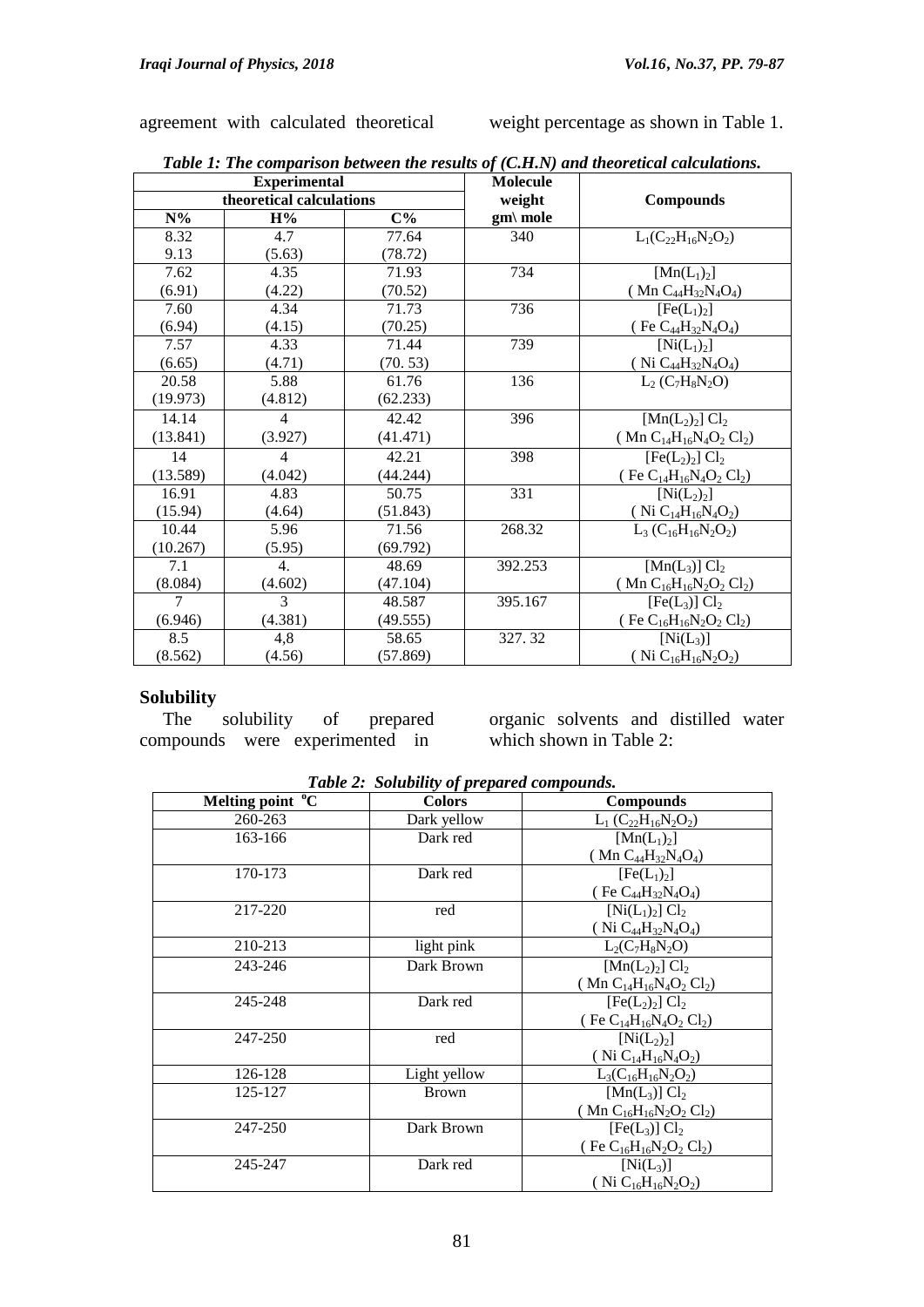#### **Magnetic susceptibility measurements**

 The magnetic sensitivity of prepared compounds were measured by using device of Auto magnetic susceptibility Balance sherwood scientific as shown in Table 3.

| <b>Effective</b><br>magnetic<br>torque<br>$B.M(\mu_{eff})$ | Number of<br>individual<br>electrons | <b>Atomic</b><br>sensitivity<br>$X_Ax10^{-6}$ | <b>Molecular</b><br>sensitivity<br>$X_Mx10^{-6}$ | Weight<br>sensitivity<br>$X_{\rm g}x10^{-6}$ | <b>Compounds</b>                    |
|------------------------------------------------------------|--------------------------------------|-----------------------------------------------|--------------------------------------------------|----------------------------------------------|-------------------------------------|
| 1.6                                                        |                                      | 200.875                                       | 2.715                                            | 3.7                                          | $[Mn(L_1)_2]$                       |
| 0.0                                                        | 0.0                                  | 0.0                                           | 0.0                                              | 0.0                                          | [Fe(L <sub>1</sub> ) <sub>2</sub> ] |
| 2.11                                                       | $\overline{2}$                       | 4598.15                                       | 4479.01                                          | 10.28                                        | $[Ni(L_1)_2]$                       |
| 1.7                                                        |                                      | 83.966                                        | 1.346                                            | 3.4                                          | $[{\rm Mn}(L_2)_2]$                 |
| 0.0                                                        | 0.0                                  | 0.0                                           | 0.0                                              | 0.0                                          | [Fe(L <sub>2</sub> ) <sub>2</sub> ] |
| 3.8                                                        | 2                                    | 4594.12                                       | 4485.01                                          | 9.29                                         | $[Ni(L_2)_2]$                       |
| 2.3                                                        |                                      | 1.140                                         | 980.632                                          | 2.5                                          | $[Mn(L_3)]$                         |
| 0.0                                                        | 0.0                                  | 0.0                                           | 0.0                                              | 0.0                                          | $[Fe(L_3)]$                         |
| 3.31                                                       | 2                                    | 4598.14                                       | 4485.01                                          | 10.27                                        | $[Ni(L_3)]$                         |

*Table 3: The magnetic sensitivity measurements of prepared compounds.*

 $(L<sub>1</sub>)$  Correlation factor D= -160.24

 $(L<sub>2</sub>)$  Correlation factor D= -172.38

 $(L<sub>3</sub>)$  Correlation factor D=  $-82.62$ 

 The magnetic susceptibility measurements show that the complexes have magnetic torque values which range from 1.6-3.31 B.M., indicating the presence of four unpaired electrons per Mn(III) ion. These magnetic moments are in good agreement with Mn(III) in an octahedral configuration and the same observations for other ligands [2, 7, 11].

### **Infrared spectral studies**

 The prepared ligands and complexes were studied by FTIR

spectroscopy. The results show that the main bands are related to: absorption bands at  $1324-1340$  cm<sup>-1</sup> which attributed to the vibrations of (C-O) while the  $(C=N)$  group appears in 1610  $-1637$  cm<sup>-1</sup> .Also the (C-H) group observed at  $750-460$  cm<sup>-1</sup> which attributed to (M-O) and (M-N) vibration. (O-H) group is clear appeared at 3400 cm -1 . The FTIR spectra of prepared compounds are shown in Figs. 2-7 and Table 4 shows the summarized results of all compounds.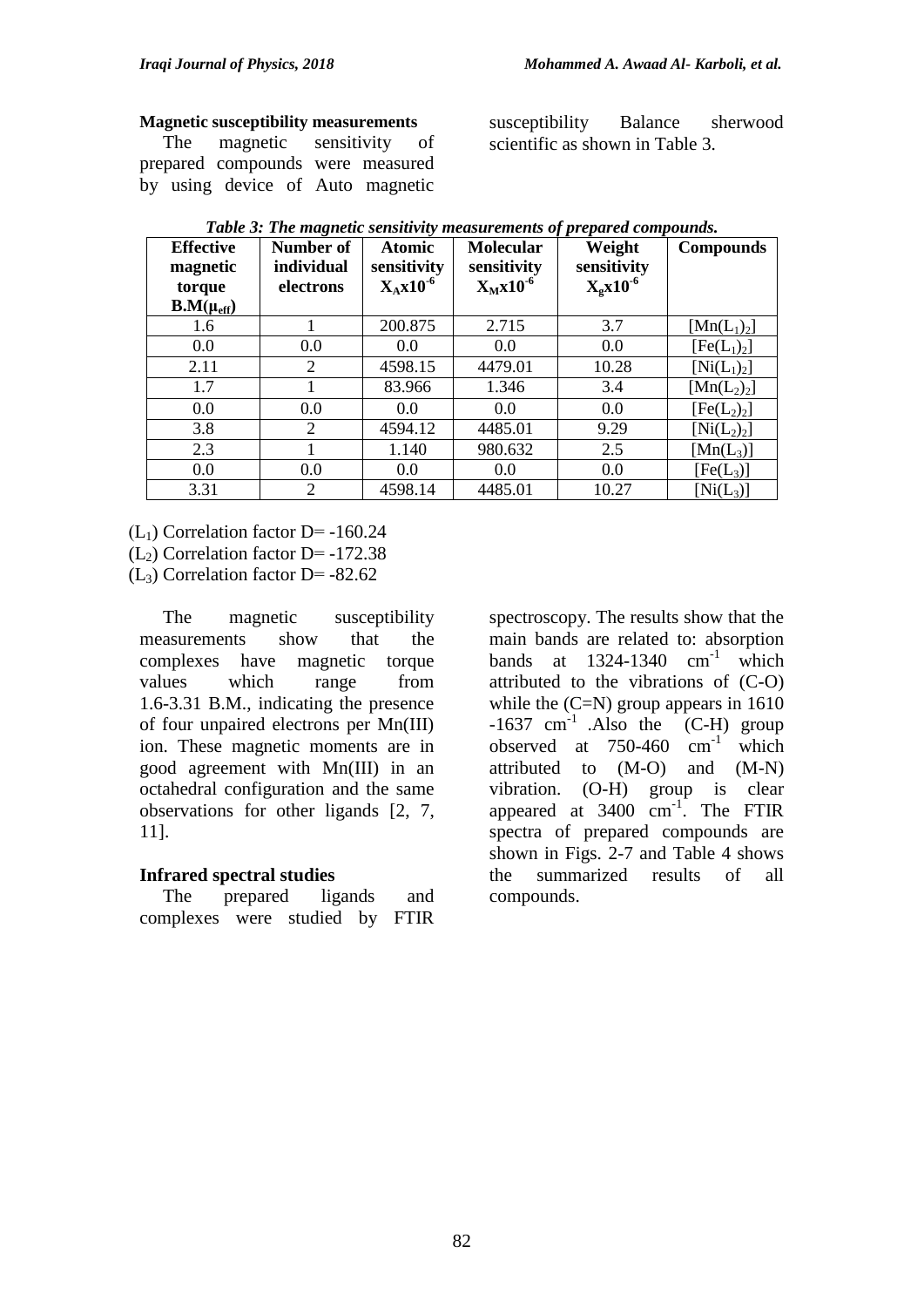





*Fig. 4: IR spectrum of ligand L3.*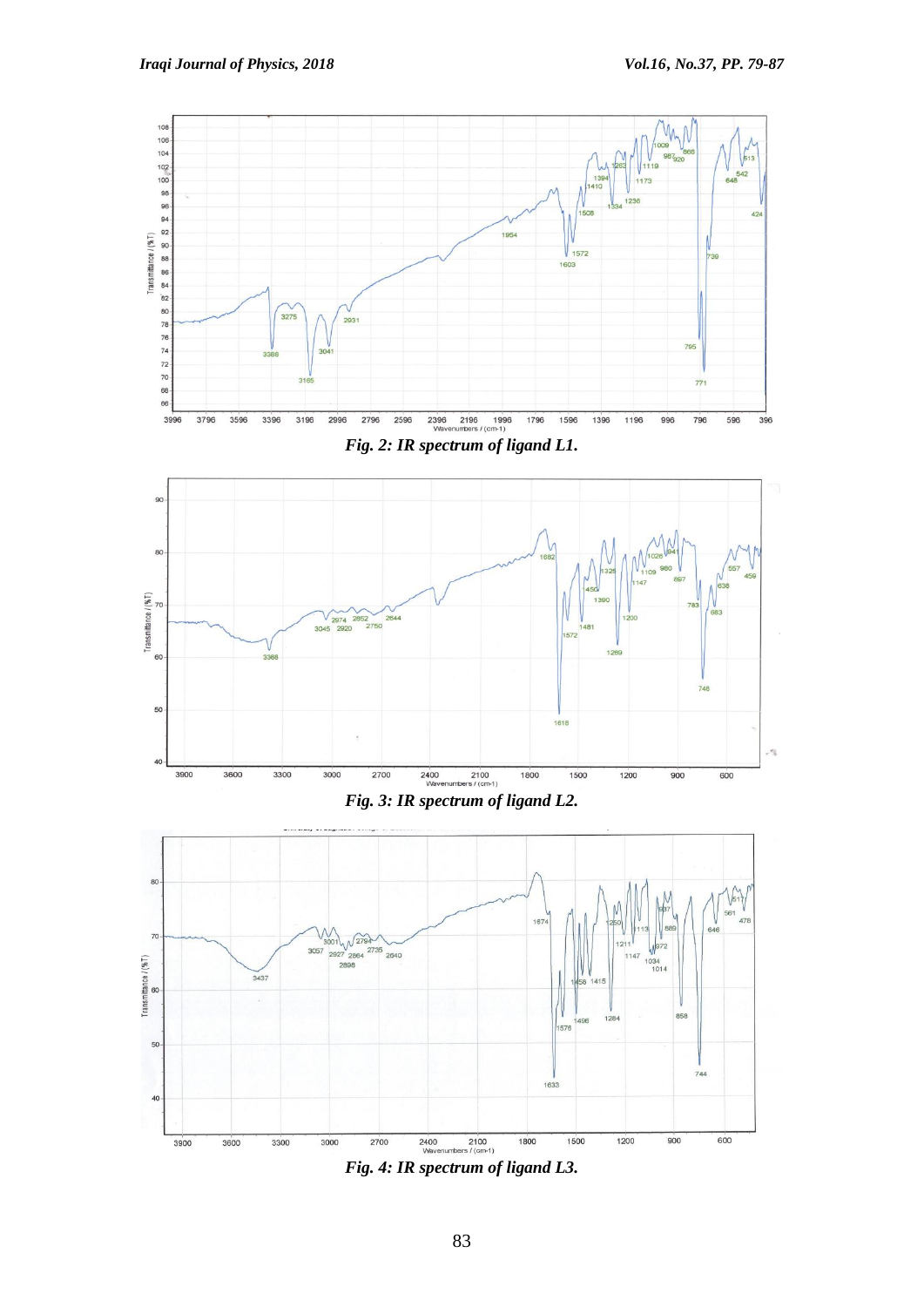

*Fig. 5: IR spectrum of ligand [Mn-L1].*



*Fig. 6: IR spectrum of ligand [Fe-L1].*



*Fig. 7: IR spectrum of ligand [Ni-L1].*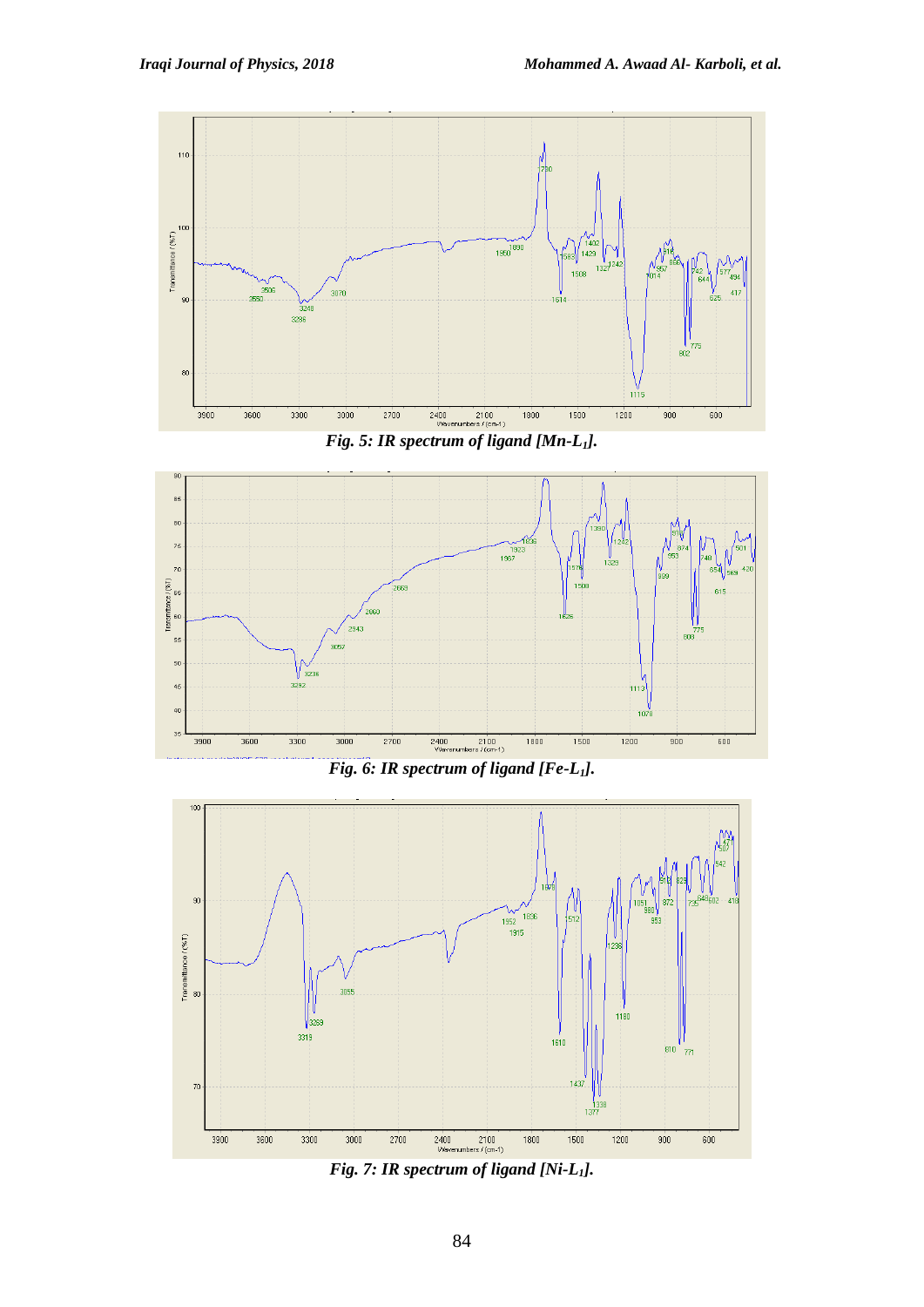| N <sub>0</sub> | complex                             | $v(C=C)$ | $v(C-N)$ | $v(C=N)$ | $v(C-O)$ | $v(M-N)$ | $v(M-O)$ |
|----------------|-------------------------------------|----------|----------|----------|----------|----------|----------|
|                |                                     |          |          |          |          |          |          |
| 1              | $(L_1)$                             | 15 72    | 1173     | 1603     | 1236     | 542      | 424      |
| $\overline{2}$ | $(L_2)$                             | 1572     | 1147     | 1618     | 1269     | 557      | 458      |
| 3              | $(L_3)$                             | 1576     | 1147     | 1633     | 1284     | 517      | 478      |
| 4              | $[\mathbf{Mn}(\mathbf{L}_1)_2]$     | 1579     | 1119     | 1626     | 1259     | 577      | 417      |
| 5              | [Fe(L <sub>1</sub> ) <sub>2</sub> ] | 1576     | 1132     | 1610     | 1273     | 569      | 420      |
| 6              | $[Ni(L_1)_2]$                       | 1579     | 1173     | 1626     | 1232     | 542      | 418      |
| 7              | $[\text{Mn}(L_2)_2]$                | 1576     | 1144     | 1622     | 1277     | 561      | 459      |
| 8              | [Fe(L <sub>2</sub> ) <sub>2</sub> ] | 1579     | 1113     | 1614     | 1269     | 565      | 459      |
| 9              | $[Ni(L_2)_2]$                       | 1576     | 1151     | 1618     | 1273     | 592      | 467      |
| 10             | $[Min(L_3)]$                        | 1576     | 1136     | 1637     | 1246     | 557      | 424      |
| 11             | $[Fe(L_3)]$                         | 1535     | 1146     | 1630     | 1188     | 542      | 482      |
| 12             | $[Ni(L_3)]$                         | 1539     | 1138     | 1633     | 1240     | 521      | 432      |

*Table 4: Summarized results of all compounds.*

### **UV-VIS spectroscopy**

 UV-Vis spectra of ligands were studied using dimethyl sulfoxide (DMSO) at  $10^{-3}$  mol at room temperature. The spectrum of ligand  $(L<sub>1</sub>)$  shows two absorption bands at 284 nm wavelength and the molar absorptivity  $\epsilon$ max=1716 L.mol<sup>-1</sup>.cm<sup>-1</sup>. This result attributed to the electronic transitions  $(\pi - \pi^*)$ , while the molar absorptivity  $\epsilon$  max at 357 nm equals to 983 L. mol<sup>-1</sup>.cm<sup>-1</sup> attributed to  $n \to \pi^*$ electronic transitions [2].

 UV-VIS spectrum of ligand [Mn- $L_1$ ] shows the absorption bands at 236 nm with  $\epsilon$ max = 1556 L.mol<sup>-1</sup>.cm<sup>-1</sup> attributed to charge transitions while at 345 nm the  $\epsilon$ max=2343 L.mol<sup>-1</sup>.cm<sup>-1</sup> result of electronic transitions  ${}^{6}$ A1g  $\rightarrow$  ${}^{4}Eg(G)$ . Also the molar absorptivity  $\epsilon$ max = 1345 L.mol<sup>-1</sup>.cm<sup>-1</sup> of  ${}^{6}\text{Alg}$   $\rightarrow$   ${}^{4}\text{T}_{2}g(G)$  appeared at 360 nm. The result of ligand  $[Fe-L_1]$ shows that the absorption bands at 246 nm with  $\epsilon$ max = 1058 L.mol<sup>-1</sup>.cm<sup>-1</sup> which attributed to electronic transitions of  ${}^{6}A1g \rightarrow {}^{4}Eg(G)$   $\in$  max = 60 L.mol<sup>-1</sup>.cm<sup>-1</sup> at 871nm result of  ${}^6\text{Alg} \rightarrow {}^4\text{T}_2$ g(G) transitions. The last ligand  $[Ni-L_1]$  shows the absorption bands located at 236 nm with  $\epsilon$ max = 1523 L.mol<sup>-1</sup>.cm<sup>-1</sup> result of charge transitions while at 345 nm the  $\epsilon$ max= 2337  $L/mol^{-1}$ .cm<sup>-1</sup> attributed to electronic transitions of  ${}^{6}$ A1g  $\rightarrow$  ${}^{4}Eq(G)$ . Table 5 shows the absorption parameters of, UV-Vis spectra, and the results discern out the orthorhombic geometry [2, 5].

UV-VIS spectrum of ligand  $L_2$ shows that the absorption bands release at 288 nm with  $\epsilon$ max=  $2271$  L.mol<sup>-1</sup>.cm<sup>-1</sup> result of electronic transitions  $(\pi - \pi^*)$ , while at 361 nm the  $\epsilon$ max = 1379 L.mol<sup>-1</sup>.cm<sup>-1</sup> attributed  $n \rightarrow \pi^*$ . For ligand [Mn-L<sub>2</sub>] the absorption bands at 292nm with  $\epsilon$ max = 1598 L.mol<sup>-1</sup>.cm<sup>-1</sup> result of electronic transitions  ${}^{6}A1g \rightarrow {}^{4}T_{2}g(G)$ . The ligand  $[Fe-L_2]$  appears the absorption bands at 229 nm with  $\epsilon$ max  $=$  1853 L.mol<sup>-1</sup>.cm<sup>-1</sup> attributed to charge transitions at 361 nm the  $\epsilon$ max  $= 185$  L.mol<sup>-1</sup>.cm<sup>-1</sup> result of electronic transitions  ${}^{6}A1g \rightarrow {}^{4}Eg(G)$  and at 825 nm with  $\epsilon$ max = 160 L.mol<sup>-1</sup>.cm<sup>-1</sup> result of  ${}^{6}Alg \rightarrow {}^{4}T_2g(G)$ . The ligand  $[Ni-L_2]$  spectra become clear, that the absorption bands located at 292 nm with  $\epsilon$ max = 1702 L.mol<sup>-1</sup>.cm<sup>-1</sup> attributed to charge transitions, while at 360 nm the  $\epsilon$ max=1251L.mol<sup>-1</sup>.cm<sup>-1</sup> result of electronic transitions  ${}^{6}A1g \rightarrow$ <sup>4</sup>Eg(G) and at 830 nm with  $\epsilon$ max = 90 L.mol<sup>-1</sup>.cm<sup>-1</sup> result of  ${}^{6}$ A1g  $\rightarrow$  ${}^{4}T_{2}g(G)$ . From these result we suggested the tetrahedral geometry for prepared ligand  $L_2$  [5].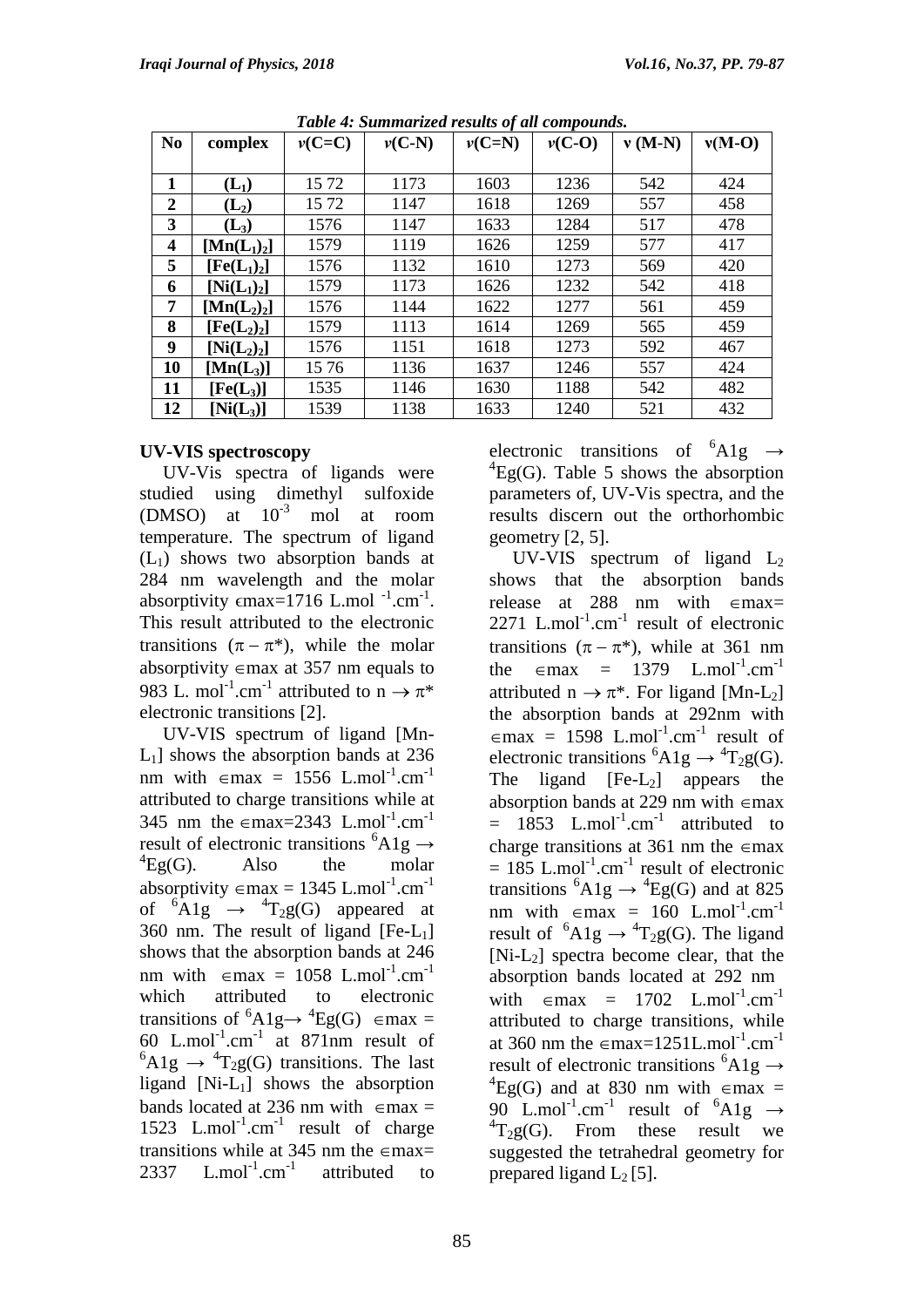The UV-VIS spectrum of ligand  $L_3$ shows, that the absorption bands at 287nm with  $\epsilon$ max = 4040 L.mol<sup>-1</sup>.cm<sup>-1</sup> which result of the electronic transitions  $(\pi - \pi^*)$  and at 360 nm the  $\epsilon$ max = 2258 L.mol<sup>-1</sup>.cm<sup>-1</sup> of electronic transitions  $n \rightarrow \pi^*$  the absorption bands of ligand [Mn-L3] at 238 nm the  $\epsilon$ max = 2385 L.mol<sup>-1</sup>.cm<sup>-1</sup> attributed to charge transitions at 305 nm with  $\epsilon$ max = 2208 L.mol<sup>-1</sup>.cm<sup>-1</sup> result of  ${}^{6}$ A1g  $\rightarrow {}^{4}$ Eg(G) and at 403 nm the  $\epsilon$ max = 264 L.mol<sup>-1</sup>.cm<sup>-1</sup> attributed  ${}^{6}A1g \rightarrow {}^{4}T_2g(G)$  electronic transitions [9].

 The UV-VIS spectrum of ligand [Fe-L3] shows that the absorption bands appears at 241 nm with  $\epsilon$ max = 1925 L.mol $^{-1}$ .cm $^{-1}$  which attributed to charge transitions at 740 nm the<br> $Table 5: IIV$   $\epsilon$ max= 80 L.mol<sup>-1</sup>.cm<sup>-1</sup> attributed to the electronic transitions of  ${}^{6}$ A1g  $\rightarrow$ <sup>4</sup>Eg(G) and at 887 nm with  $\epsilon$ max = 70 L.mol<sup>-1</sup>.cm<sup>-1</sup> attributed  ${}^{6}$ A1g  $\rightarrow$  ${}^{4}T_{2}g(G)$  according to above result and analysis we can suggested that the ligand with orthorhombic geometry. On other hand, the ligand  $[Ni-L_3]$ spectra appears that the absorption bands located at 245 nm with  $\epsilon$ max = 2350 L.mol<sup>-1</sup>.cm<sup>-1</sup> result of charge transitions while at 326 nm the  $\epsilon$ max= 689  $L.mol^{-1}.cm^{-1}$ attributed to electronic transitions of  ${}^{6}$ A1g  $\rightarrow$  ${}^{4}T_{2}g(G)$  these spectra absorption result that the suggestion of the ligand with tetrahedral [11, 12]. Table 5 refers absorption locations of prepared ligand from UV-VIs spectra.

|  | Table 5: UV-Vis spectra results. |  |
|--|----------------------------------|--|
|  |                                  |  |

| No             | Compound                            | $\lambda$ (nm) | 1 avrt J. C 1<br>Abs. | r is specific results.<br>$\in$ max (mole <sup>-1</sup> , cm <sup>-1</sup> ) | Effective magnetic torque |
|----------------|-------------------------------------|----------------|-----------------------|------------------------------------------------------------------------------|---------------------------|
|                |                                     |                |                       |                                                                              | $\mu_{eff}$ (B.M)         |
| $\mathbf{1}$   | $(L_1)$                             | 284            | 1.716                 | 1716                                                                         |                           |
|                |                                     | 357            | 0.983                 | 983                                                                          |                           |
| $\overline{2}$ | (L <sub>2</sub> )                   | 288            | 2.271                 | 2271                                                                         |                           |
|                |                                     | 361            | 1.379                 | 1379                                                                         |                           |
| 3              | $(L_3)$                             | 287            | 4.040                 | 4040                                                                         |                           |
|                |                                     | 360            | 2.258                 | 2258                                                                         |                           |
| $\overline{4}$ | [ $Mn(L_1)_2$ ]                     | 236            | 1.716                 | 1716                                                                         | 1.6                       |
|                |                                     | 345            | 2.343                 | 2343                                                                         |                           |
|                |                                     | 360            | 1.345                 | 1345                                                                         |                           |
| 5              | [Fe(L <sub>1</sub> ) <sub>2</sub> ] | 246            | 1.058                 | 1058                                                                         | 0.0                       |
|                |                                     | 360            | 1.203                 | 1203                                                                         |                           |
|                |                                     | 871            | 0.60                  | 60                                                                           |                           |
| 6              | $[Ni(L_1)_2]$                       | 236            | 1.553                 | 1553                                                                         | 2.11                      |
|                |                                     | 345            | 2.337                 | 2337                                                                         |                           |
|                |                                     | 805            | 0.180                 | 180                                                                          |                           |
| $\overline{7}$ | [ $Mn(L_2)_2$ ]                     | 292            | 1.598                 | 1598                                                                         | $\overline{1.7}$          |
|                |                                     | 360            | 1.213                 | 1213                                                                         |                           |
|                |                                     | 848            | 0.170                 | 170                                                                          |                           |
| $\,8\,$        |                                     | 229            | 1.853                 | 1853                                                                         | 0.0                       |
|                | [Fe(L <sub>2</sub> ) <sub>2</sub> ] | 361            | 0.185                 | 185                                                                          |                           |
|                |                                     | 825            | 160                   | 160                                                                          |                           |
| 9              | $\overline{[Ni(L_2)_2]}$            | 292            | 1.702                 | 1702                                                                         | $\overline{3.8}$          |
|                |                                     | 360            | 1.251                 | 1251                                                                         |                           |
|                |                                     | 830            | 0.90                  | 90                                                                           |                           |
| 10             | [ $Mn(L_3)$ ]                       | 238            | 2.385                 | 2385                                                                         | 2.3                       |
|                |                                     | 305            | 2.208                 | 2208                                                                         |                           |
|                |                                     | 403            | 0.264                 | 264                                                                          |                           |
| 11             | [Fe(L <sub>3</sub> )]               | 241            | 1.925                 | 1925                                                                         | 0.0                       |
|                |                                     | 740            | 0.008                 | 80                                                                           |                           |
|                |                                     | 887            | 0.007                 | 70                                                                           |                           |
| 12             | $[Ni(L_3)]$                         | 245            | 2.350                 | 2350                                                                         | 3.31                      |
|                |                                     | 326            | 0.360                 | 360                                                                          |                           |